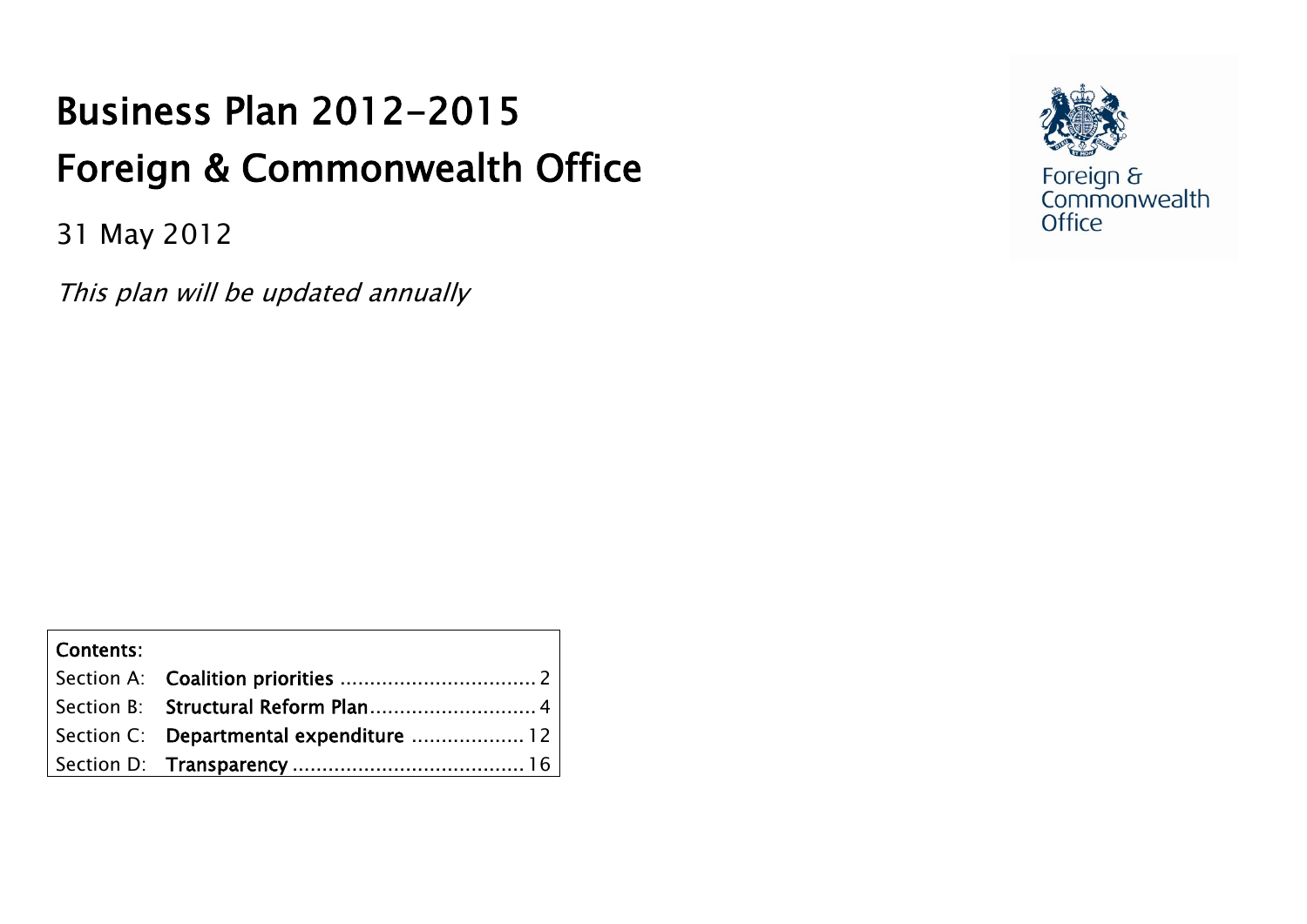# A) Coalition priorities

#### 1. Safeguard Britain's national security

Counter terrorism and weapons proliferation, deliver the diplomatic contribution to Britain's effort in Afghanistan and work to prevent and reduce conflict.

#### 2. Build Britain's Prosperity

• Increase exports and investment, open markets, ensure access to resources and promote sustainable global growth in a rules-based international trading system

#### 3. Support British nationals around the world through modern and efficient consular services

Support British Nationals around the world through modern and efficient consular services, and support a rapid and effective HMG response to any crisis that affects British nationals overseas.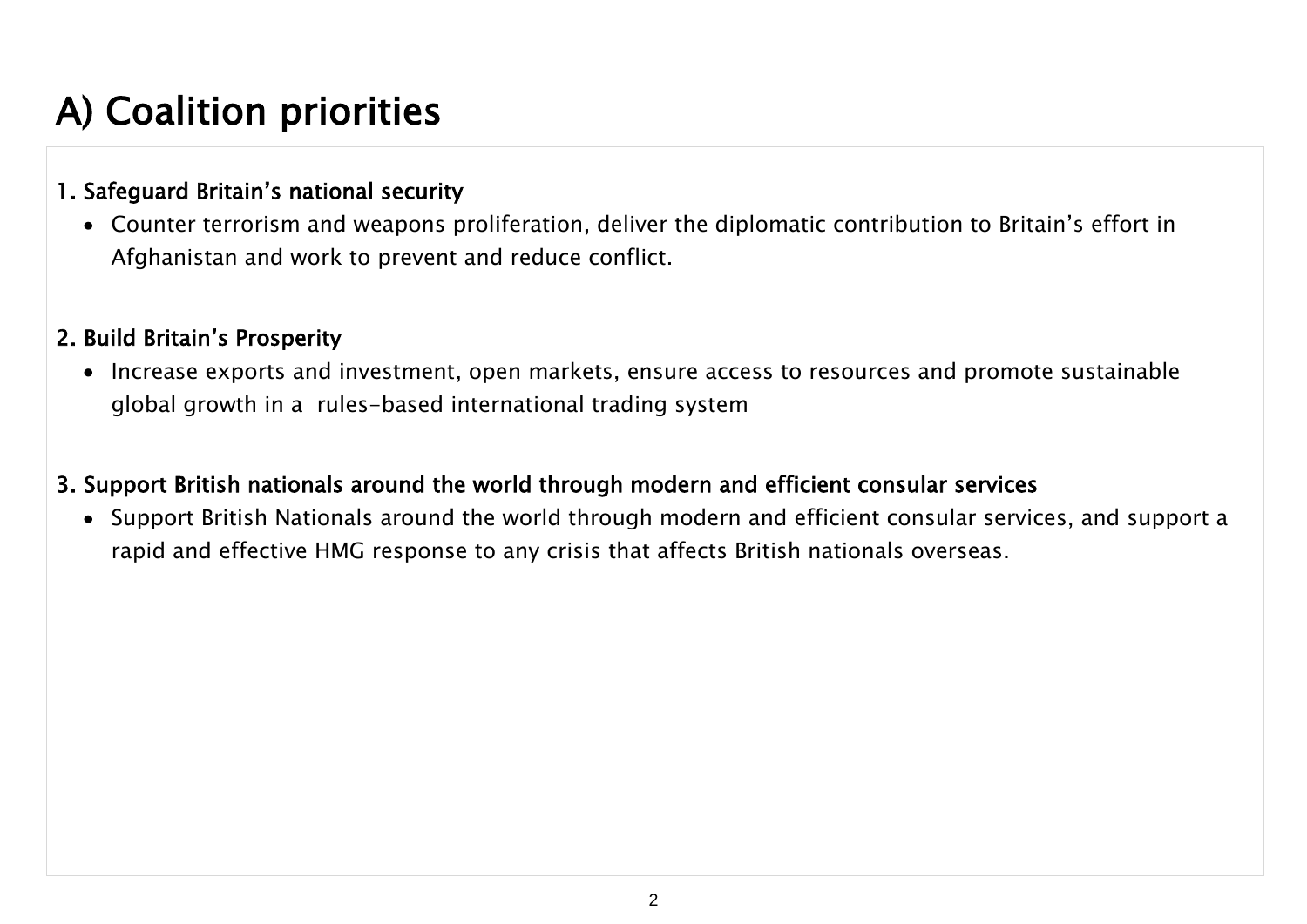### Departmental Responsibilities

This page sets out who in the Department leads on its major responsibilities, including its Coalition priorities.

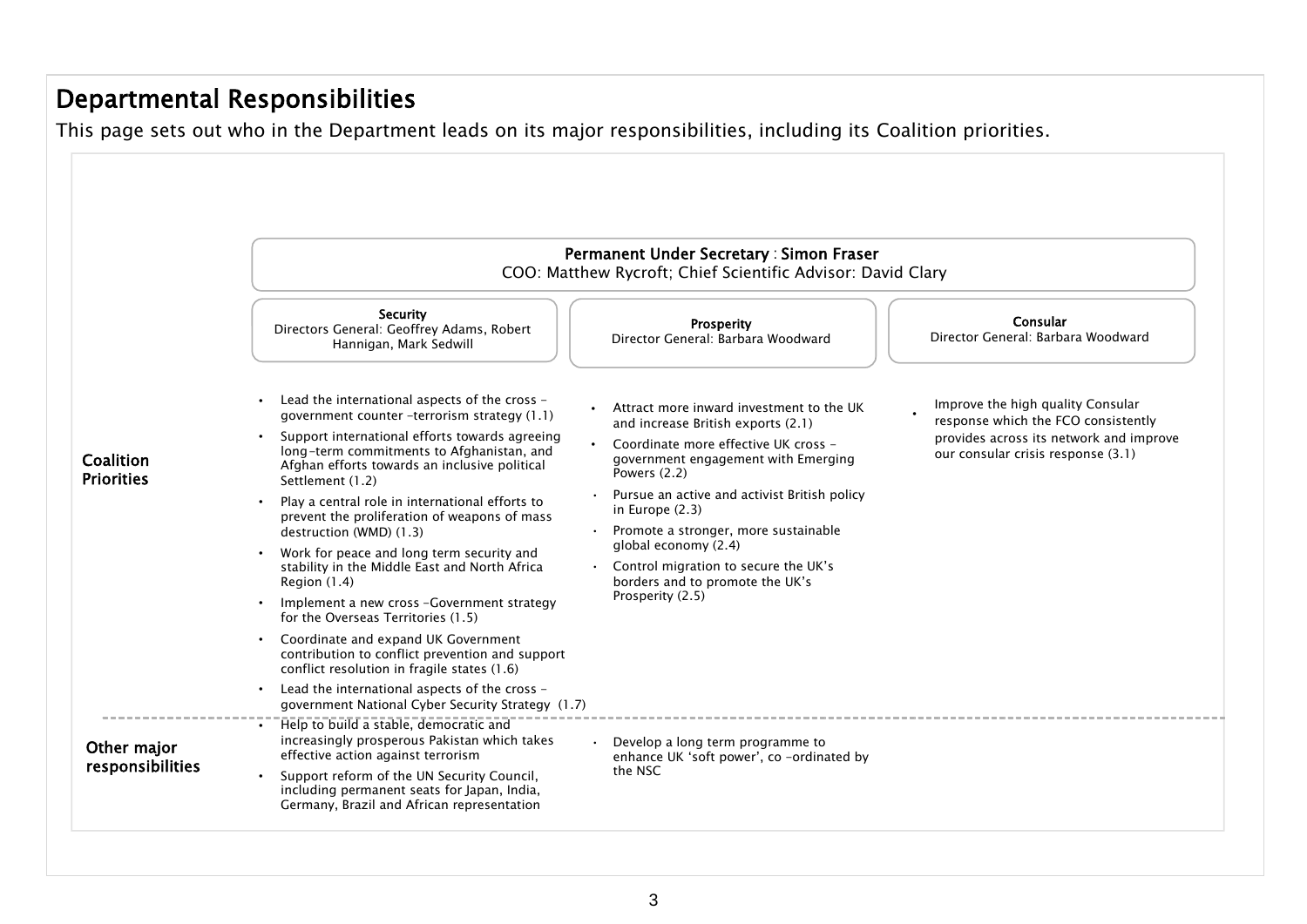# <span id="page-3-0"></span>B) Structural Reform Plan

This section sets out the key actions the Department will take to implement its Coalition priorities. An implementation report will be published online, setting out progress in completing them.

Additional actions, including our contributions to cross-cutting Government agendas such as the Growth Review, can be found in Annex A.

All commitments and end dates relating to legislation and pre-legislative scrutiny are subject to parliamentary timetables.

### 1. Safeguard Britain's national security

| <b>ACTIONS</b> |     |                                                                                                                                                                                                               | <b>Start</b>   | End      |
|----------------|-----|---------------------------------------------------------------------------------------------------------------------------------------------------------------------------------------------------------------|----------------|----------|
| 1.1            |     | Lead the international aspects of the cross-government counter-terrorism strategy<br>(CONTEST) to reduce the risk to the UK and UK interests overseas from terrorism                                          |                |          |
|                |     | Co-ordinate UK capacity-building assistance and other projects in high-risk countries,<br>including ensuring that all interventions in the security and justice sector strengthen<br>respect for human rights | <b>Started</b> | Apr 2013 |
| 1.2            |     | Support international efforts towards agreeing concrete long-term commitments to<br>Afghanistan, and support Afghan efforts towards an inclusive political settlement                                         |                |          |
|                |     | Secure implementation of regional confidence building measures in the security, political<br>and economic fields, using the Kabul Ministerial                                                                 | <b>Started</b> | Jun 2012 |
|                | ii. | Support the Afghan Parliament to engage more actively in the political process through<br>exchanges between UK and Afghan MPs and formal capacity building training to increase<br>Parliament's effectiveness | <b>Started</b> | Dec 2012 |
|                |     |                                                                                                                                                                                                               |                |          |
| 1.3            |     | Play a central role in international efforts to prevent the proliferation of weapons of mass                                                                                                                  |                |          |
|                |     | destruction (WMD), including conventional weapons                                                                                                                                                             |                |          |
|                |     | Lead action at the International Atomic Energy Agency and in E3+3 talks, and agree and<br>intensify robust EU and international sanctions to stop Iran obtaining a nuclear weapon                             | <b>Started</b> | May 2015 |
|                | ii. | Negotiate a robust, Arms Trade Treaty at the UN on behalf of UK (other government<br>departments, Industry, non-governmental organisations)                                                                   | <b>Started</b> | Jul 2012 |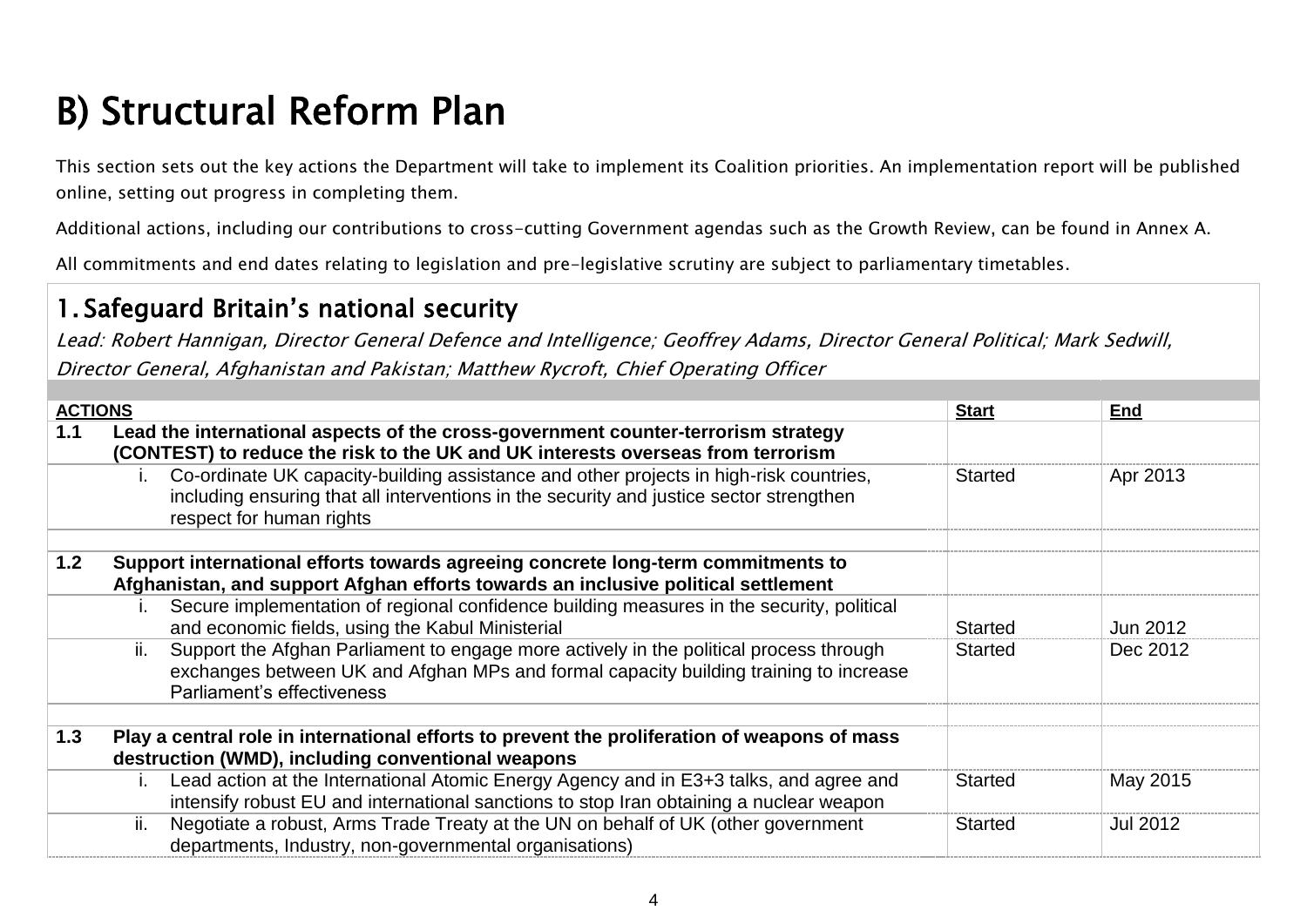# 1. Safeguard Britain's national security

| <b>ACTIONS</b> |                                                                                                                                                                                                                                                                                                               | <b>Start</b>   | <b>End</b> |
|----------------|---------------------------------------------------------------------------------------------------------------------------------------------------------------------------------------------------------------------------------------------------------------------------------------------------------------|----------------|------------|
|                | Support the Finnish facilitator ahead of the Middle East WMD Free Zone Conference<br>iii.<br>2012, working with the US, Russia and others, provided political conditions in the region<br>allow it                                                                                                            | <b>Started</b> | Dec 2012   |
|                | Demonstrate progress across the three pillars of the Nuclear Non-Proliferation Treaty and<br>iv.<br>work with international partners to deliver a positive outcome on a cross-pillar approach by<br>the May 2015 Review Conference                                                                            | <b>Started</b> | May 2015   |
|                | Promote effective implementation of the outcomes of the Dec 2011 Biological and Toxin<br>$V_{\cdot}$<br>Weapons Convention Review Conference and work towards an effective Chemical<br>Weapons Convention Review Conference in 2013                                                                           | <b>Started</b> | Apr 2013   |
| 1.4            | Work for peace in the Middle East, with a secure and universally recognised Israel living<br>alongside a sovereign and viable Palestinian state, and for long term security and stability<br>in the Middle East and North Africa region                                                                       |                |            |
|                | Support UN and Arab League-led efforts to bring an end to the violence in Syria and move<br>i.<br>towards political transition through diplomatic activity and engagement with the opposition                                                                                                                 | <b>Started</b> | Apr 2013   |
|                | Support the development of the building blocks of democracy in Middle East and North<br>ii.<br>African countries through the Arab Partnership, including effective use of the FCO's<br>£40million Arab Partnership Participation Fun                                                                          | <b>Started</b> | Apr 2015   |
|                | Support efforts to secure a two-state solution to the Middle East Peace Process, using 10<br>iii.<br>inward and outward ministerial and senior official visits and £3.5m programme spending.<br>Continue to press for an end to illegal Israeli settlement construction in co-ordination with<br>key partners | <b>Started</b> | Mar 2013   |
| 1.5            | Implement a new cross-Government strategy for the Overseas Territories to ensure their<br>security, good governance and development. Ensure the security of the Falkland Islands,<br>defending the Islanders' right to determine their own future and protecting their right to<br>develop their economy      |                |            |
|                | Publish a White Paper setting out the Government's overall approach to the Overseas<br>$\mathbf{L}$<br><b>Territories</b>                                                                                                                                                                                     | <b>Started</b> | Dec 2012   |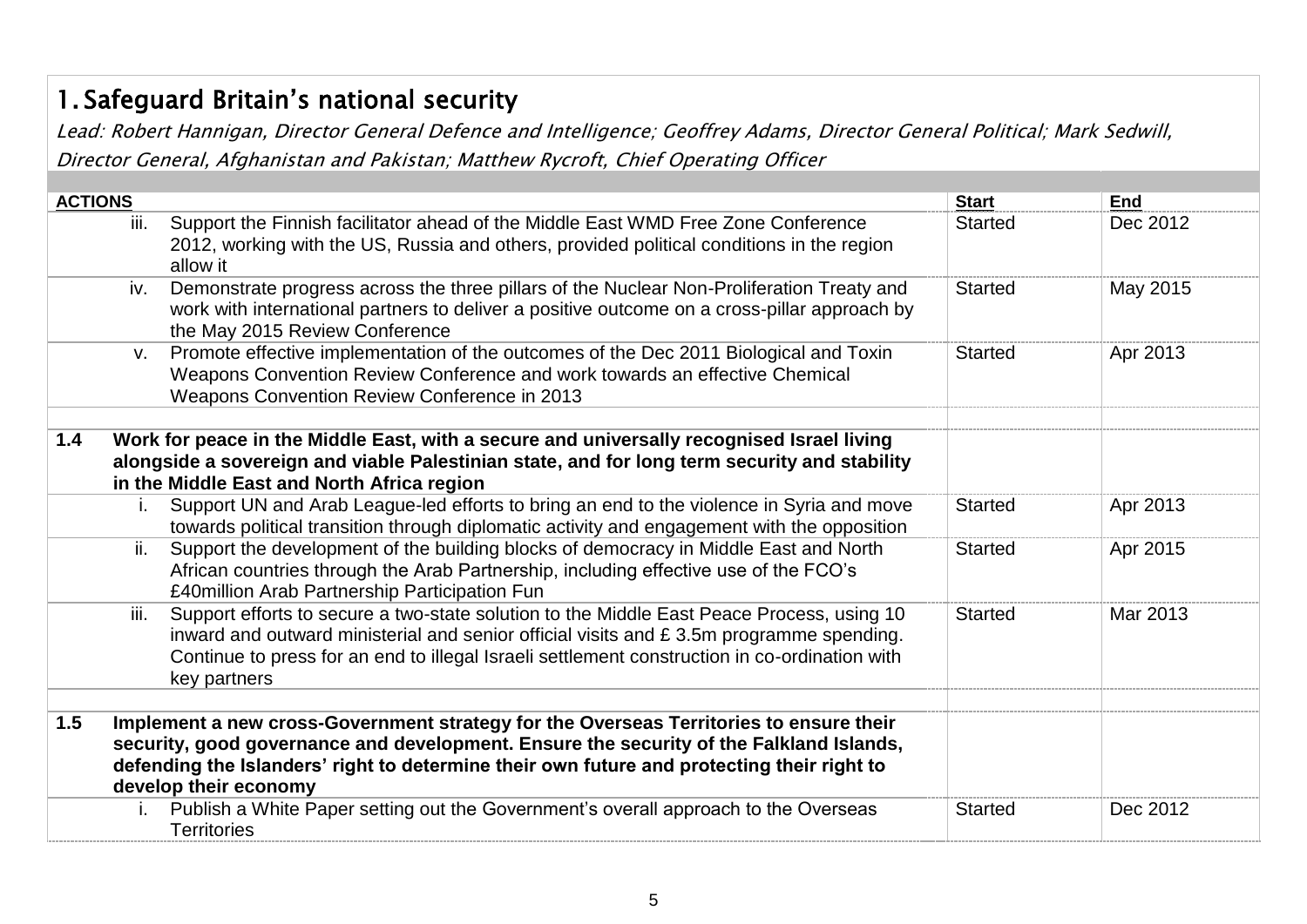# 1. Safeguard Britain's national security

| <b>ACTIONS</b> |                                                                                                                                                                                                                                                            | <b>Start</b>   | <b>End</b> |
|----------------|------------------------------------------------------------------------------------------------------------------------------------------------------------------------------------------------------------------------------------------------------------|----------------|------------|
|                | Implement the systemic reforms in the Turks and Caicos Islands (completing legislative,<br>ii.<br>administrative and regulatory changes) to enable a return to democratically elected<br>government                                                        | <b>Started</b> | Mar 2013   |
| 1.6            | Coordinate and expand UK Government contribution to conflict prevention and support<br>conflict resolution in fragile states, focussing on Somalia and terrorist threats emanating<br>from South Asia and the Horn of Africa                               |                |            |
|                | Working with UN and international partners, build capacity to counter piracy at sea,<br>i.<br>including through international naval efforts; prosecute and detain those responsible; and<br>provide alternative livelihoods for Somali coastal communities | <b>Started</b> | Feb 2015   |
|                | ii.<br>Improve the measurement of the effectiveness of Conflict Pool programmes, working with<br>DFID and MOD to ensure expenditure is delivering value for money and results which<br>are meeting the Building Stability Overseas Strategy objectives     | <b>Started</b> | Oct 2012   |
|                | Implement agreed outcomes of London Conference on Somalia, including political<br>iii.<br>transition by August 2012 and strengthened in-country UK presence (new Embassy<br>opening in Mogadishu as conditions allow)                                      | <b>Started</b> | Dec 2015   |
|                | Support conflict prevention and improved governance in Africa through at least eight<br>iv.<br>Ministerial visits, and targeted programme spend (over half Conflict Pool spending in<br>Africa on Somalia and the Sudans)                                  | <b>Started</b> | Dec 2013   |
|                | Deliver a programme of engagement with political parties and civil society, supplemented<br>V.<br>by frequent Ministerial visits to support a credible and stable democratic transition in<br>Pakistan in the spring 2013 elections                        | <b>Started</b> | May 2013   |
| 1.7            | Lead the international aspects of the cross-government National Cyber Security Strategy,<br>to help shape an open, stable, and vibrant cyberspace, and to reduce the risk to the UK<br>and UK interests from cyber threats                                 |                |            |
|                | Ensure co-ordinated UK participation at Cyber Conferences in Hungary and the Republic<br>i.<br>of Korea                                                                                                                                                    | <b>Started</b> | Dec 2013   |
|                | ii.<br>Develop norms of behaviour in cyberspace to ensure constructive UK input into UN<br>discussions, working with other Government Departments                                                                                                          | <b>Started</b> | Dec 2013   |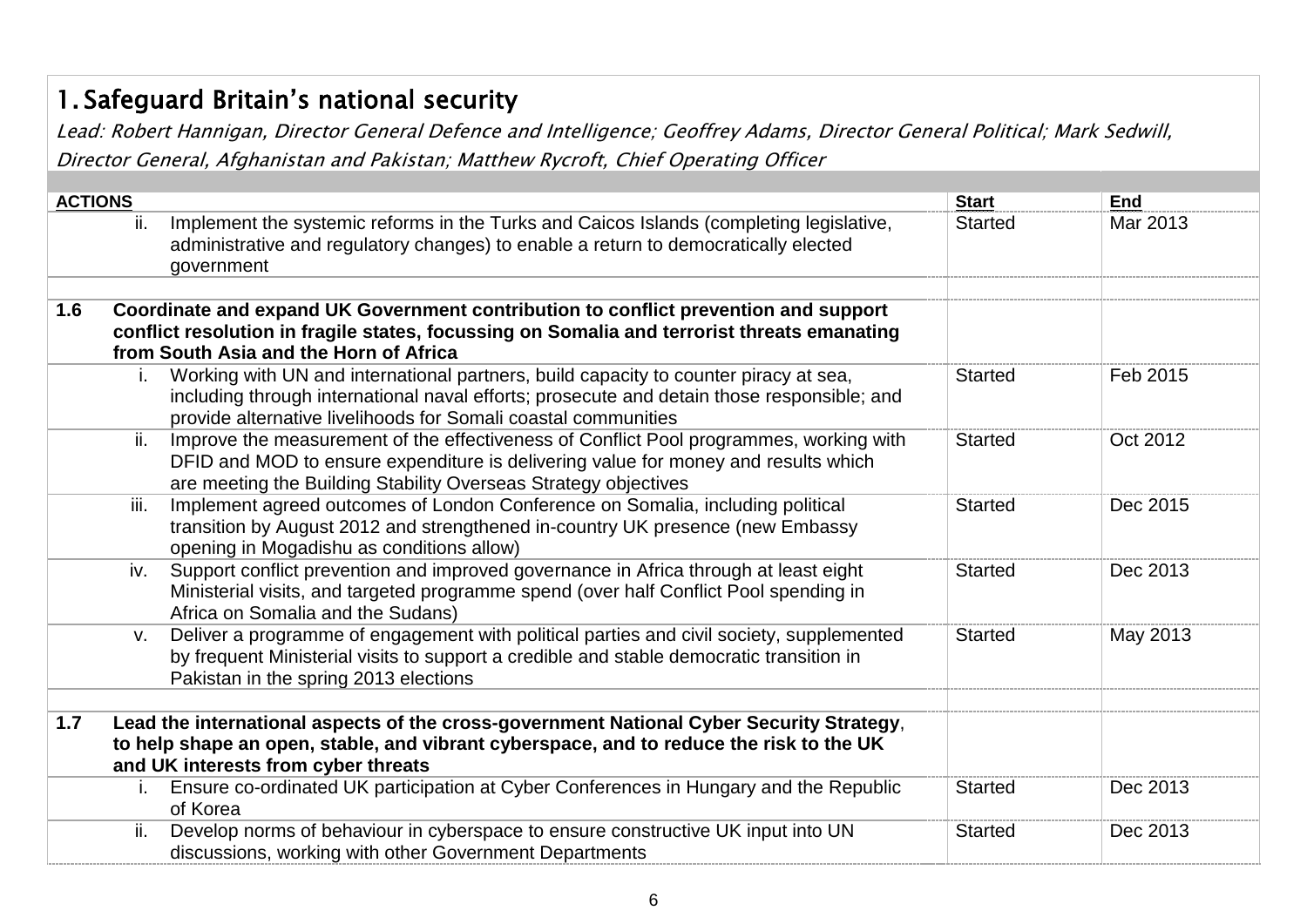## 1. Safeguard Britain's national security

| <b>ACTIONS</b> |                                                                                        | Star    | End      |
|----------------|----------------------------------------------------------------------------------------|---------|----------|
| iii.           | Support BIS and GCHQ work with industry to deliver export growth in the cyber security | Started | Dec 2015 |
|                | sector                                                                                 |         |          |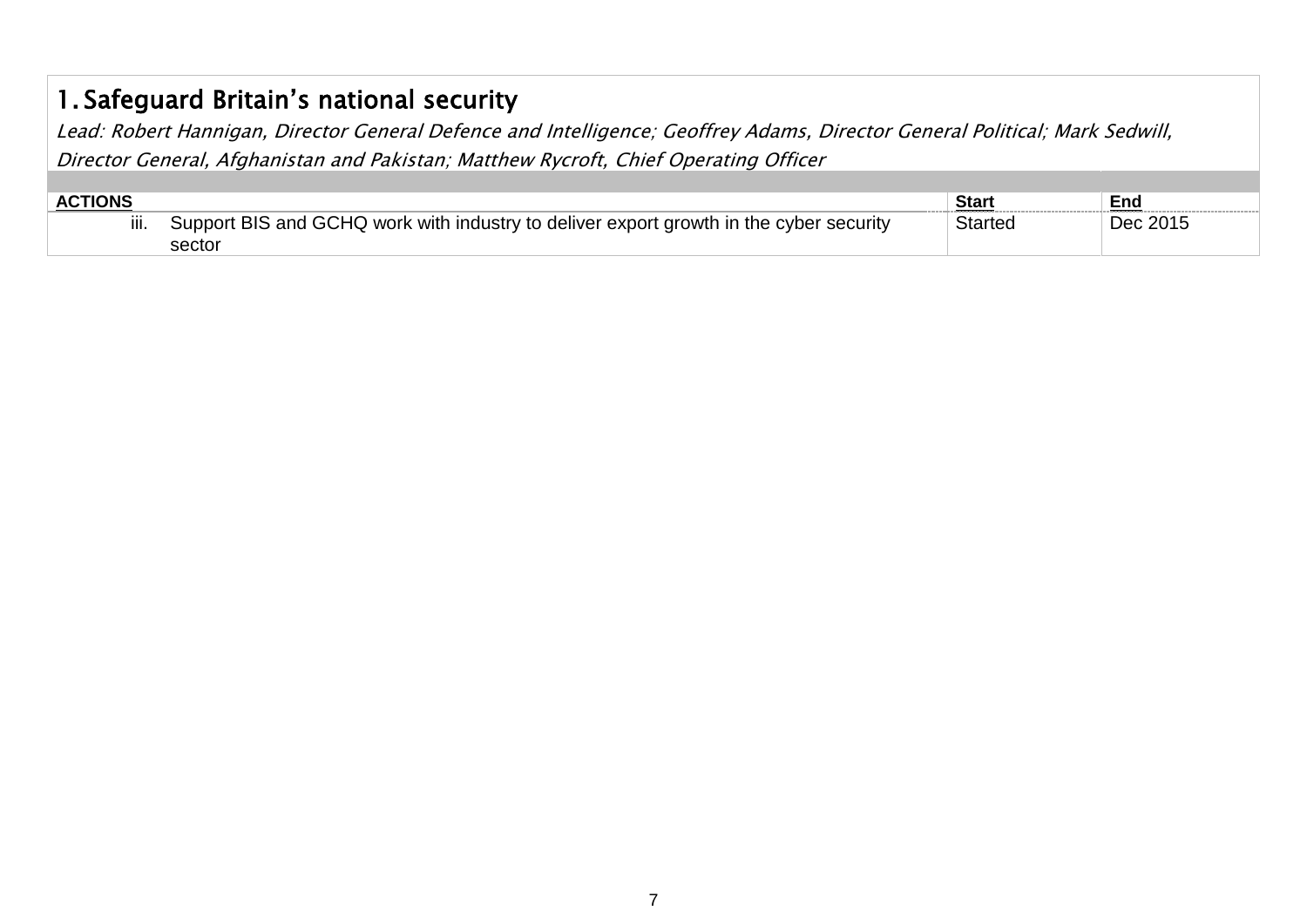## 2. Build Britain's Prosperity

Lead: Barbara Woodward, Director General, Economic & Consular; Matthew Rycroft, Chief Operating Officer

| <b>ACTIONS</b> |                                                                                                                                                                                                                                                                                            | <b>Start</b>   | End      |
|----------------|--------------------------------------------------------------------------------------------------------------------------------------------------------------------------------------------------------------------------------------------------------------------------------------------|----------------|----------|
| 2.1            | Implement the UKTI 5-year Strategy and FCO Charter for Business, and promote the<br>UK globally through the Olympics and Diamond Jubilee, to help attract more inward<br>investment to the UK, and increase British exports to £1 trillion by 2020.                                        |                |          |
|                | Implement FCO Country Business Plans to help double trade with India, Kuwait,<br>Qatar, South Africa, Turkey, Brazil, Mexico, Pakistan, Nigeria, Colombia and<br>increase trade with China, UAE and Latin America                                                                          | <b>Started</b> | Dec 2015 |
|                | Support the delivery of EU Free Trade Agreements with India, Canada, Singapore<br>ii.<br>and EU Mercosur Free Trade Agreement and launch negotiations with Japan and<br>the US                                                                                                             | <b>Started</b> | Dec 2013 |
|                | Run the GREAT campaign overseas, to help build the UK's economic reputation to<br>iii.<br>support UK trade, investment and tourism                                                                                                                                                         | Started        | Dec 2015 |
|                | Working with UKTI, partner with organisations which increase opportunities for<br>iv.<br>business, including Chambers of Commerce. Support the Prime Minister's National<br>Export Challenge of increasing by 100,000 the number of SMEs exporting and total<br>annual UK exports to £1trn | <b>Started</b> | Dec 2020 |
|                | Use defence engagement to help maintain the UK share of the global defence<br>V.<br>export market and to increase the UK's share of the global security export market,<br>including supporting export campaigns for Typhoon                                                                | <b>Started</b> | Dec 2015 |
|                | Manage the visits of 120 Heads of State and Government to the Olympic and<br>vi.<br>Paralympic Games, support the delivery of the British Business Embassy                                                                                                                                 | Jun 2012       | Sep 2012 |
|                | Deliver a comprehensive training programme to create a commercially and<br>vii.<br>economically capable FCO, including tailored provision for new 'Prosperity staff'<br>appointed under the FCO's network shift                                                                            | <b>Started</b> | Dec 2013 |
|                |                                                                                                                                                                                                                                                                                            |                |          |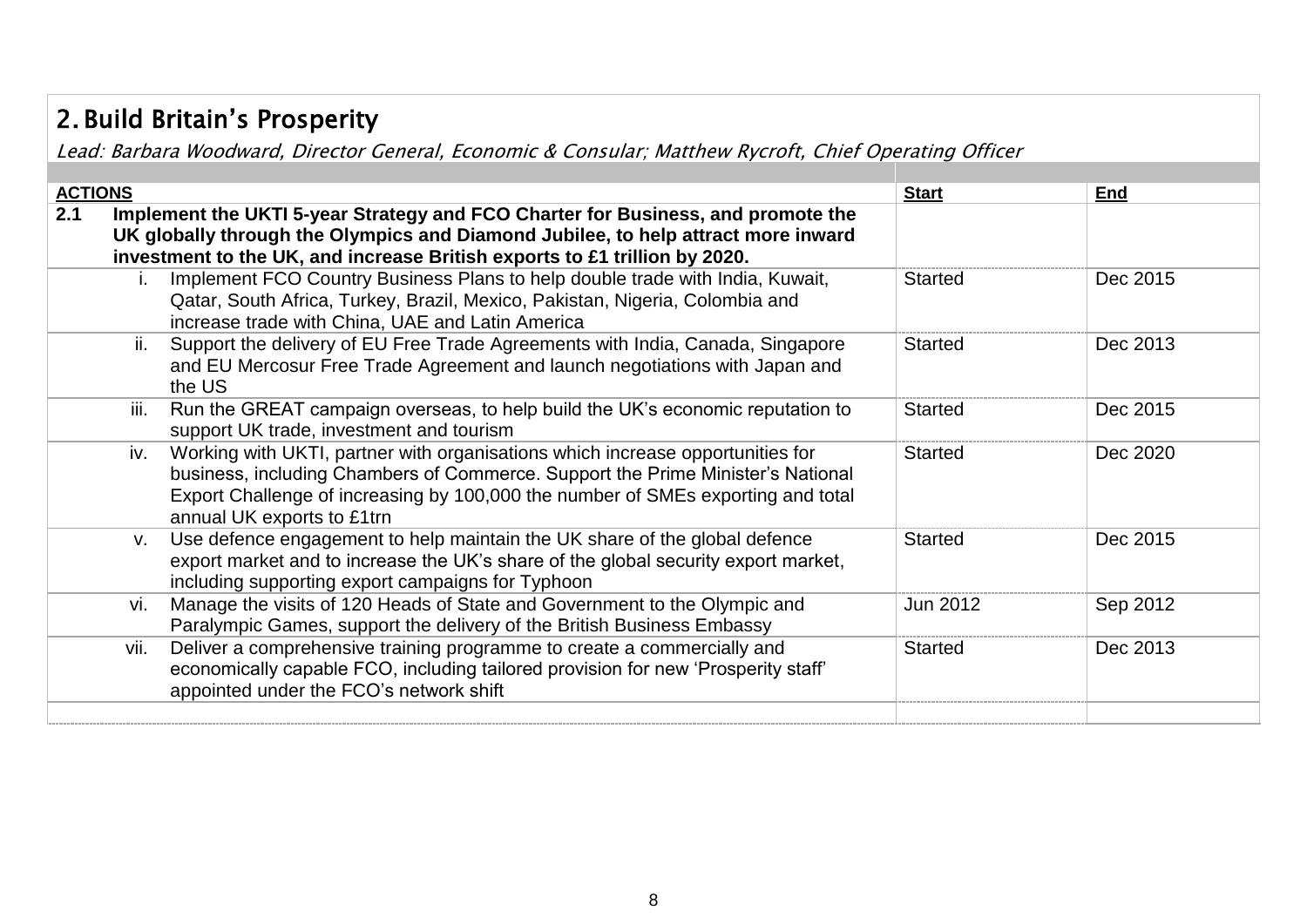# 2. Build Britain's Prosperity

Lead: Barbara Woodward, Director General, Economic & Consular; Matthew Rycroft, Chief Operating Officer

| <b>ACTIONS</b> |      |                                                                                       | <b>Start</b>   | End              |
|----------------|------|---------------------------------------------------------------------------------------|----------------|------------------|
| 2.2            |      | Coordinate more effective UK cross-government engagement with emerging powers         |                |                  |
|                |      | and key selected countries including through a shift in FCO resources                 |                |                  |
|                |      | Deliver Ministerial visits to China, Japan, Indonesia, Russia, United States, Brazil, | <b>Started</b> | Dec 2012         |
|                |      | Mexico, Colombia, Nigeria and Realm and Diamond Jubilee visits to the Caribbean       |                |                  |
|                |      | and Canada which deliver on UK prosperity objectives                                  |                |                  |
|                | ii.  | Increase resources in China, South East Asia, India, Americas, Africa, Turkey and     | <b>Started</b> | Mar 2015         |
|                |      | Central Asia offset by savings elsewhere on the network including a reduced           |                |                  |
|                |      | footprint in Iraq and Afghanistan                                                     |                |                  |
|                | iii. | Complete reshaping of FCO-BIS Science and Innovation Network to strengthen            | <b>Started</b> | Dec 2015         |
|                |      | presence in key emerging economies and increase staff resource for prosperity         |                |                  |
|                |      | work                                                                                  |                |                  |
|                | iv.  | Hold annual PM/Presidential level meetings and broader ministerial engagement to      | <b>Started</b> | Mar 2013         |
|                |      | continue a strong, close and frank relationship with the US                           |                |                  |
|                |      |                                                                                       |                |                  |
| 2.3            |      | Pursue an active and activist British policy in Europe and the EU to protect and      |                |                  |
|                |      | advance British national interests                                                    |                |                  |
|                |      | Promote decisive action by the Eurozone to restore financial stability; and lead a    | <b>Started</b> | Feb 2013         |
|                |      | pro-growth coalition in Europe which will extend the Single Market and reduce EU      |                |                  |
|                |      | regulatory burdens, protect UK interests in financial services and avoid a real terms |                |                  |
|                |      | increase in the EU's budget for 2014-20                                               |                |                  |
|                | ii.  | Support further enlargement of the EU, and promote stability in the Western           | <b>Started</b> | <b>June 2013</b> |
|                |      | Balkans, through introducing the EU Accession Bill (Croatia) into Parliament          |                |                  |
|                | iii. | Use FCO programme funds of at least £3 million to support EU accession in             | <b>Started</b> | Dec 2015         |
|                |      | Albania, Bosnia and Herzegovina, Kosovo, Macedonia, Montenegro, Serbia and            |                |                  |
|                |      | Turkey                                                                                |                |                  |
|                | iv.  | Work closely with the Ministry of Justice to ensure timely and effective              | <b>Started</b> | Dec 2013         |
|                |      | implementation of the reform measures for the European Court of Human Rights          |                |                  |
|                |      | adopted at the Brighton Conference                                                    |                |                  |
|                | v.   | Agree an ambitious external human rights strategy for the EU                          | <b>Started</b> | Oct 2012         |
|                |      |                                                                                       |                |                  |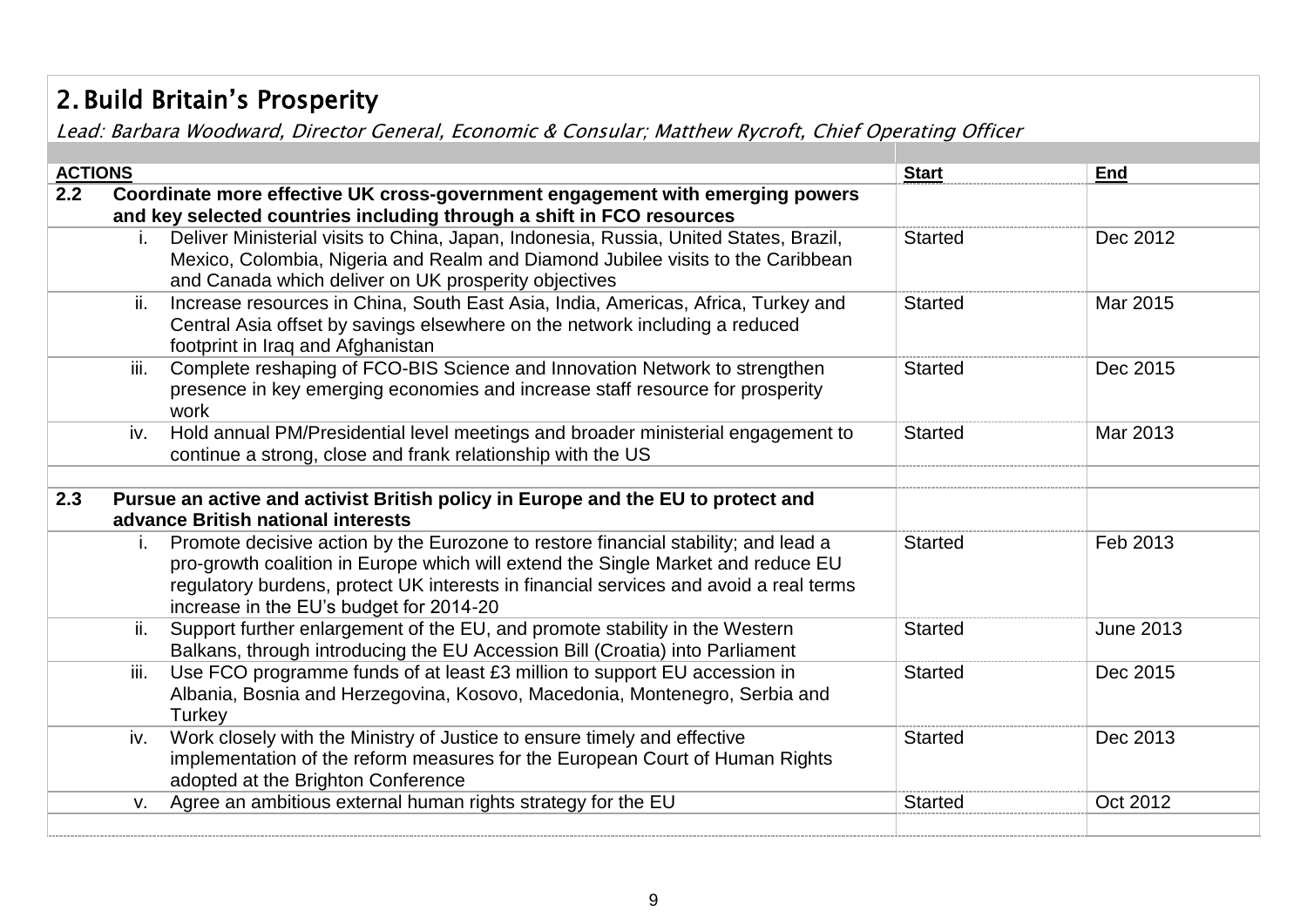# 2. Build Britain's Prosperity

Lead: Barbara Woodward, Director General, Economic & Consular; Matthew Rycroft, Chief Operating Officer

| <b>ACTIONS</b> |             |                                                                                                                                                                                                          | <b>Start</b>   | <b>End</b> |
|----------------|-------------|----------------------------------------------------------------------------------------------------------------------------------------------------------------------------------------------------------|----------------|------------|
| 2.4            |             | Promote a stronger, more sustainable global economy and advance UK interests<br>under an international rules based system which contributes to the welfare of<br>developing countries and their citizens |                |            |
|                |             | Shape the G20 agenda to advance global economic governance, green growth, and<br>trade liberalisation. Use the UK G8 Presidency in 2013 to achieve UK security and<br>prosperity objectives              | <b>Started</b> | Dec 2015   |
|                | ii.         | Contribute to HMG efforts on international anti-corruption, particularly in holding<br>other countries properly to account on anti-bribery and corruption behaviour                                      | <b>Started</b> | Mar 2014   |
|                | iii.        | Lobby to secure international action to prevent energy security threats. Support UK<br>energy companies in achieving major new contracts                                                                 | <b>Started</b> | Dec 2015   |
|                | iv.         | Lobby for an international shift to low-carbon growth and, with DECC, to<br>ensure countries fulfil their Durban commitments to negotiate a new treaty and<br>identify more emissions cuts               | <b>Started</b> | Dec 2015   |
|                | $V_{\cdot}$ | Through UK attendance at Rio+20 in June 2012, shape the debate on the<br>Sustainable Development agenda (and Green Economy)                                                                              | <b>Started</b> | Jun 2012   |
|                | vi.         | Contribute to UK development objectives, including to shape the post 2015<br>framework and to promote the Africa Free Trade Initiative (AfTI), working with DFID                                         | <b>Started</b> | Dec 2013   |
|                | vii.        | Publish clear guidance for UK companies on avoiding negative human rights<br>impacts through their operations                                                                                            | <b>Started</b> | Sep 2012   |
| 2.5            |             | Control migration to secure the UK's borders and to promote the UK's prosperity<br>and our ability to attract the brightest and best from the global talent pool, working<br>with UKBA                   |                |            |
|                | Т.          | Create partnership with migration priority countries through capacity building<br>projects and reintegration assistance for returning nationals                                                          | <b>Started</b> | Mar 2015   |
|                | ii.         | Working with other departments, substantially increase enforced returns of Foreign<br>National Offenders and Failed Asylum Seekers to priority countries                                                 | <b>Started</b> | Mar 2013   |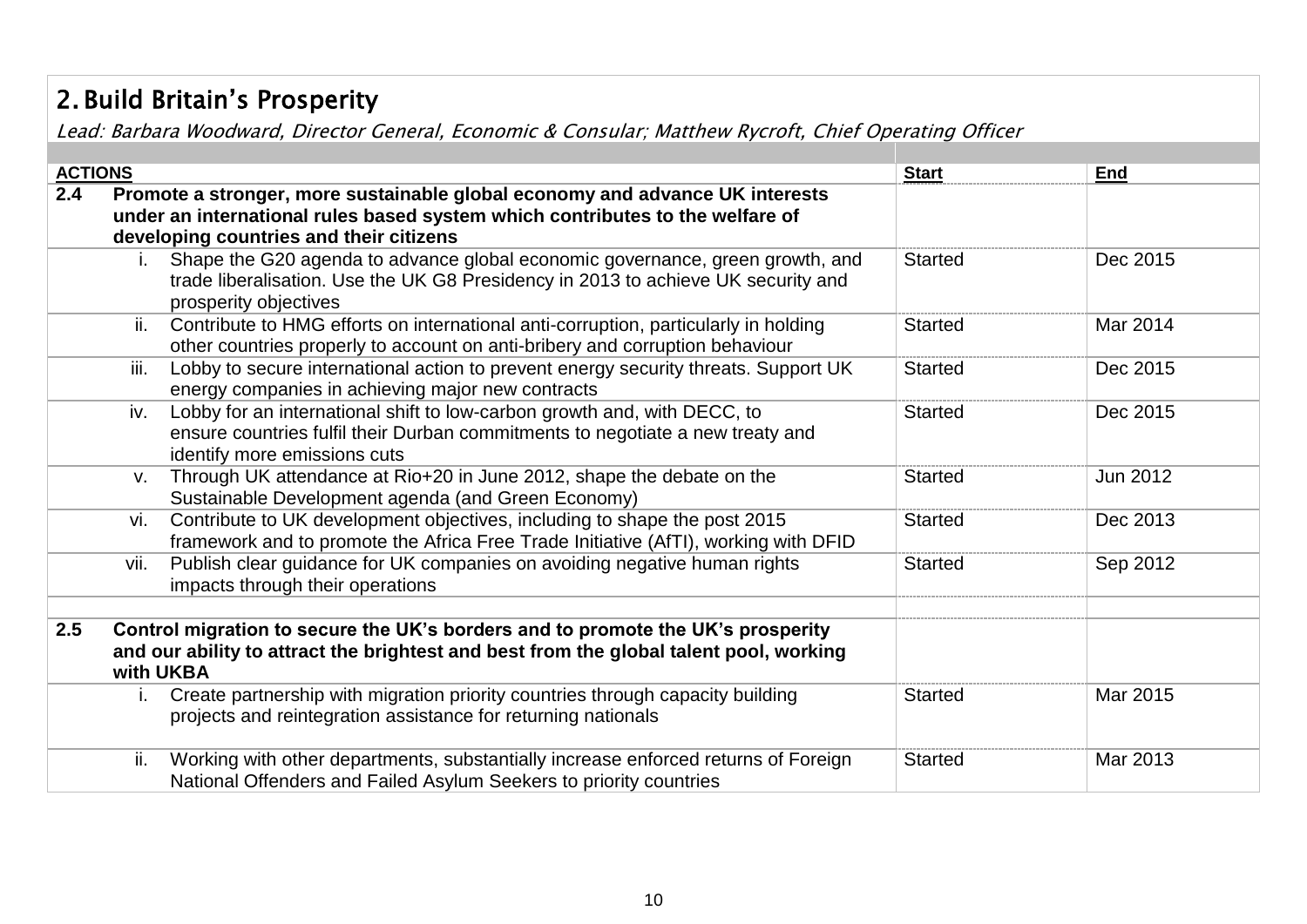## 3. Support British nationals around the world through modern and efficient consular services

Lead: Barbara Woodward, Director General Economic & Consular; Matthew Rycroft, Chief Operating Officer

| <b>ACTIONS</b> |                                                                                                                                                                                                                   |                                                                                                                                                                                                                                           | <b>Start</b> | End      |  |  |  |
|----------------|-------------------------------------------------------------------------------------------------------------------------------------------------------------------------------------------------------------------|-------------------------------------------------------------------------------------------------------------------------------------------------------------------------------------------------------------------------------------------|--------------|----------|--|--|--|
| 3.1            | Improve the high quality Consular response which the FCO consistently provides across<br>its network and improve our consular crisis response to respond effectively to any crisis<br>affecting British nationals |                                                                                                                                                                                                                                           |              |          |  |  |  |
|                |                                                                                                                                                                                                                   | Stop or reform non-emergency services to focus on British nationals in distress. Deliver<br>consular services - where more efficient - online, by telephone or in partnership with<br>NGOs, commercial organisations or other governments | Started      | Mar 2015 |  |  |  |
|                | ii.                                                                                                                                                                                                               | Improve crisis planning and preparedness, open new Crisis Management Centre and<br>deliver improved crisis I T                                                                                                                            | Started      | Mar 2013 |  |  |  |
|                | iii.                                                                                                                                                                                                              | Work with the Identity & Passport Service (IPS) to enable them to assume full<br>responsibility for the integrated operation                                                                                                              | Started      | Apr 2014 |  |  |  |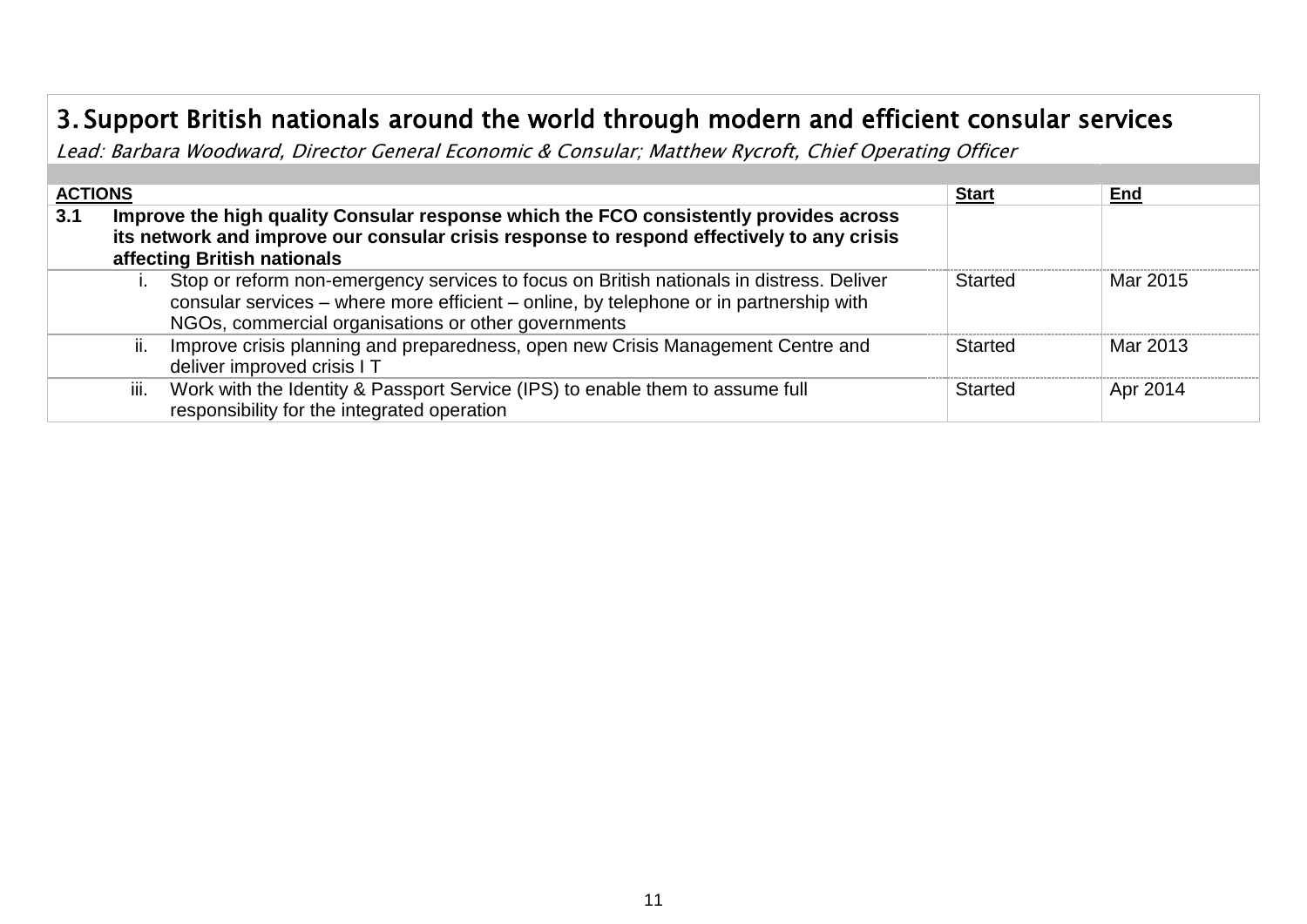# <span id="page-11-0"></span>C) Departmental expenditure

### Planned expenditure and major projects <sup>1</sup>

This section sets out the Department's planned expenditure over the Spending Review period, as agreed with the Treasury, and expected cost for the 2012/13 financial year on the Department's major projects.

| <b>Planned</b><br>expenditure<br>(fbn)                       | 2011/12<br>(forecast<br>outturn) <sup>2</sup> | 2012/13 | 2013/14 | 2014/15 | Major projects expected<br>cost (top 4, fm) | 2012/13 |
|--------------------------------------------------------------|-----------------------------------------------|---------|---------|---------|---------------------------------------------|---------|
| <b>Total departmental</b><br>expenditure limits <sup>3</sup> | 1.6                                           | 1.6     | 1.5     | 1.3     | IT (Echo)                                   | 15      |
| Administration<br>spending                                   | 0.2                                           | 0.2     | 0.2     | 0.2     | New Embassy (Jakarta)                       | 14      |
| Programme<br>spending                                        | 1.3                                           | 1.4     | 1.2     | 1.0     | New BHC (Abuja)                             | 2       |
| Capital<br>spending                                          | 0.1                                           | 0.1     | 0.1     | 0.1     | Office Refurbishment (Tel Aviv)             | 2       |

| Major projects expected<br>cost (top 4, fm) | 2012/13 | Whole life<br>cost |
|---------------------------------------------|---------|--------------------|
| IT (Echo)                                   | 15      | 82                 |
| New Embassy (Jakarta)                       | 14      | 29                 |
| New BHC (Abuja)                             | 2       | 27                 |
| Office Refurbishment (Tel Aviv)             | 2       | 19                 |
| Total (all major projects)                  | 80      | 542                |

#### Definitions:

Administration spending: the costs of all central government administration other than the costs of direct frontline service provision Programme spending: spending on activities, goods and services, such as pay and benefits (excl. administration spending as defined above) Capital spending: spending on assets with a lasting value, such as buildings and equipment

 1 Excludes departmental Annually Managed Expenditure. Numbers may not sum due to rounding

 $^2$  These numbers are drawn from Internal Management accounts and have not been subject to NAO audit. They may still be subject to accounting adjustments  $3$  Excludes depreciation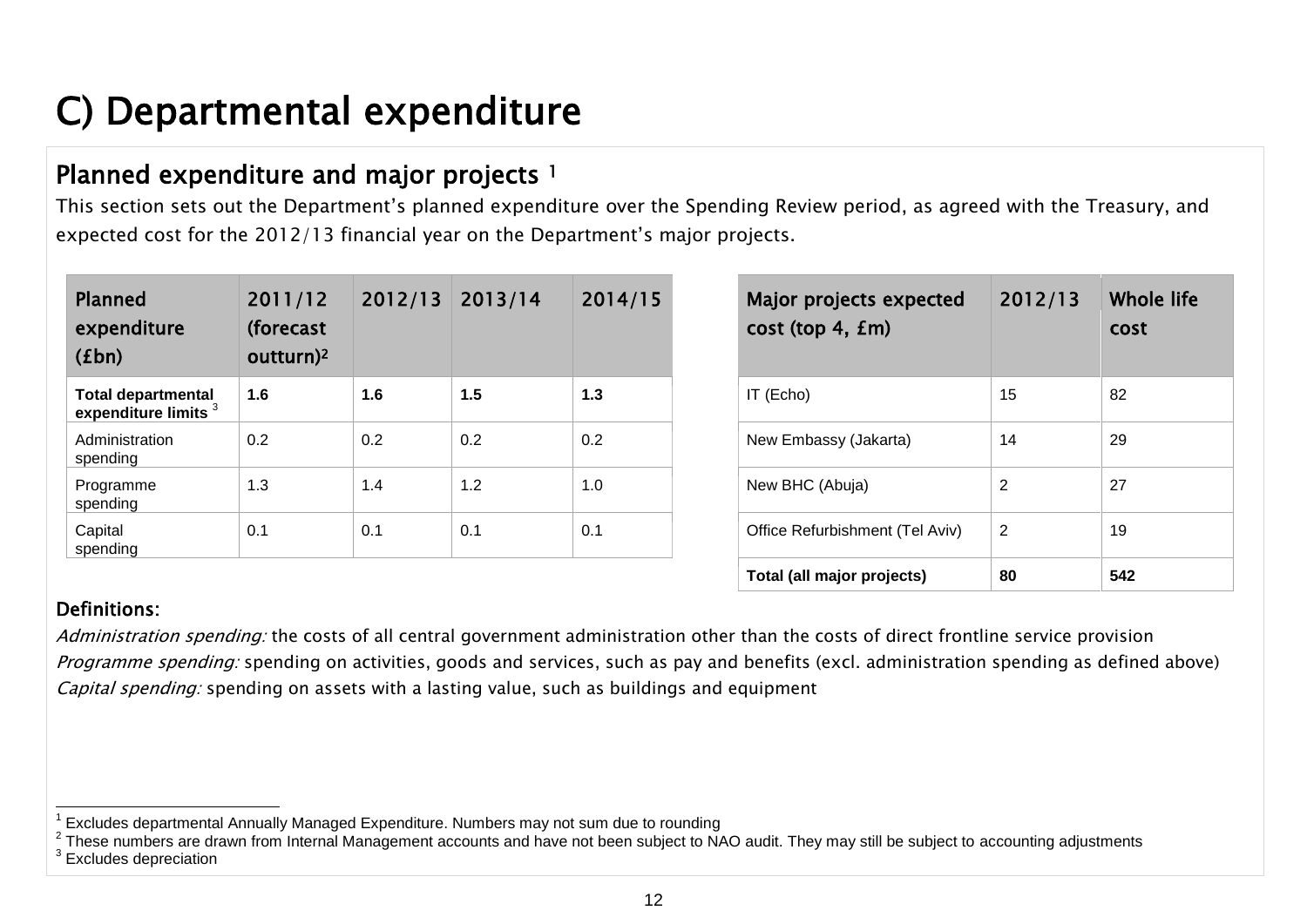#### Indicative budget allocation

This chart sets out further detail on how the Department's settlement will be allocated for the 2012/13 financial year across our key programmes and activities.



- This bubble chart is provisional and for illustrative purposes based on current plans. Departmental figures exclude depreciation. The departmental total includes funding for Arms Length Bodies including BBC World Service and British Council.

\*-2012-13 ODA Target is £248m which excludes BBC World Service.

- A separate Treasury settlement covering international peacekeeping costs and the tri-departmental Conflict Pool is managed by DfID, FCO and MoD and is not therefore included in these figures. This separate settlement is forecast at £644m for FY 2012-13.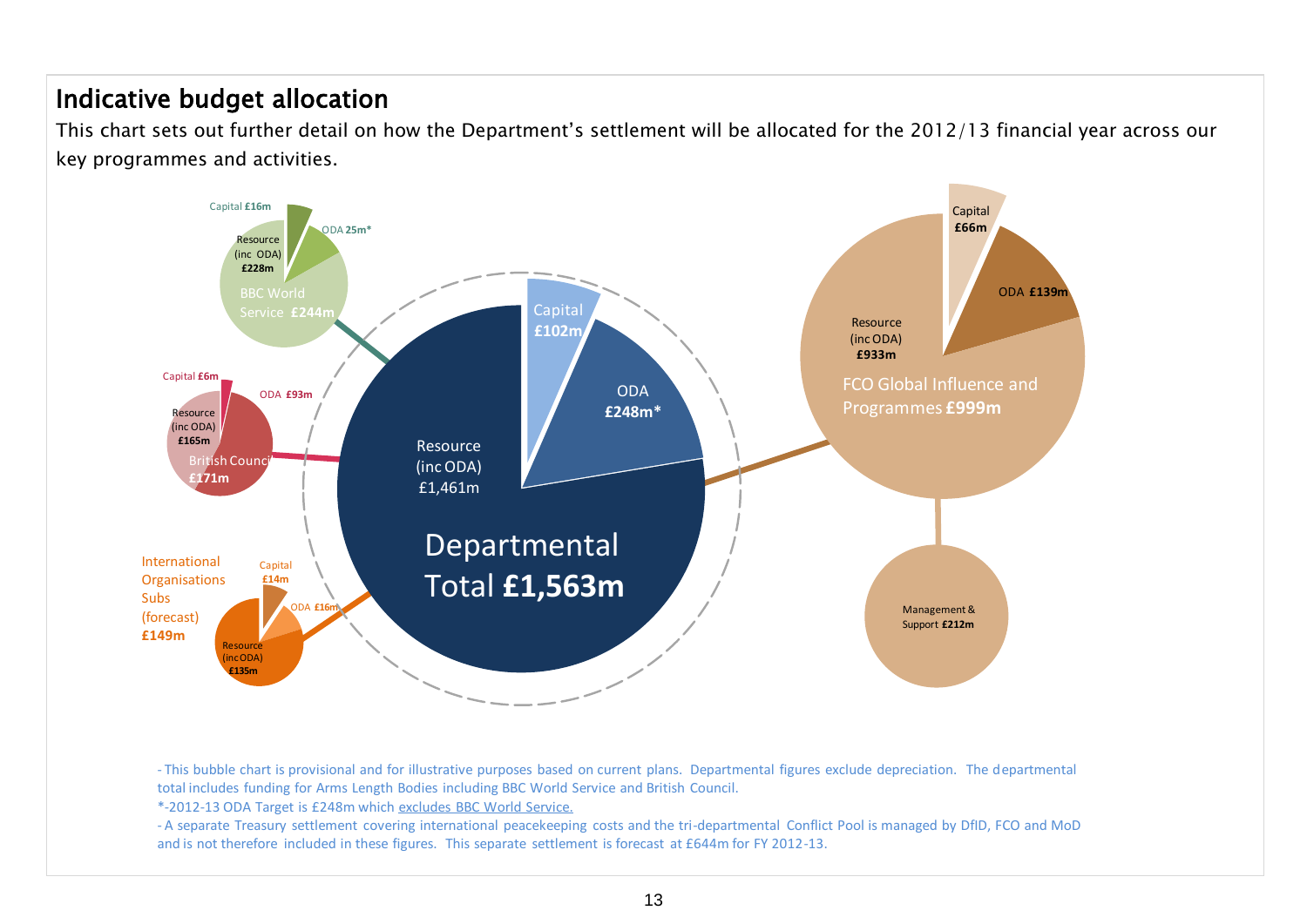## Departmental efficiency

This data allows the public to compare the Department's operations to other organisations by setting out the cost of common operational areas, and sets out the Department's efficiency plans for 2012/13.

| Spending<br>Category            | Latest Data (Q3 2011)      | Actions to improve operational efficiency in 2012/13                                                                                                                                                                                                                                                                                                                                                                                                                                                                                                                                                                                                                                                                                                                               |
|---------------------------------|----------------------------|------------------------------------------------------------------------------------------------------------------------------------------------------------------------------------------------------------------------------------------------------------------------------------------------------------------------------------------------------------------------------------------------------------------------------------------------------------------------------------------------------------------------------------------------------------------------------------------------------------------------------------------------------------------------------------------------------------------------------------------------------------------------------------|
| <b>Estates</b>                  | 53,562                     | Continuing the programme of consolidation of the core estate, to enable vacation of two<br>buildings by FY 2013-14 and achieve the full estimated savings of $£5m$ per annum.<br>Estates data refers to the UK only.                                                                                                                                                                                                                                                                                                                                                                                                                                                                                                                                                               |
| <b>Procurement</b>              | £310m                      | Procurement is focussing on reducing expenditure through regional and local scrutiny of<br>our spend overseas, augmented by global initiatives driven from the centre, including<br>efficiencies from our IT infrastructure and rationalisation of our security, on which we will<br>continue to place a significant emphasis. Examples include a new way of contracting for<br>estates professional services which is estimated to deliver savings of £2.5m over 4 years<br>and a new joint Iraq/Afghan life support contract estimated to deliver £7.2m over 3 years.<br>Commercial capability will continue to increase across our network, driven by centrally<br>co-ordinated savings programmes, better management information and improved web-<br>based guidance materials |
| Fraud, Error and<br><b>Debt</b> | £16,000,£0.00, £10,000,000 | Investigate the possibility of using data analytics to better identify impropriety, and<br>review the application of prescribed controls.                                                                                                                                                                                                                                                                                                                                                                                                                                                                                                                                                                                                                                          |
| <b>HR</b>                       | 4,500                      | Reduce UK Based headcount by 2.5% through natural wastage and control of recruitment.<br>Overseas jobs to decrease in line with staff reductions and more cost-effective ways<br>requiring less UKB staff.                                                                                                                                                                                                                                                                                                                                                                                                                                                                                                                                                                         |
| <b>Major Projects</b>           | £167m                      | In 2012/13 and beyond, our major projects activity will continue to focus on 2 major<br>areas: our IT strategy will continue to transform the Office through new communications<br>infrastructure and re-procurement of our desktop and ERP solution and 3 major<br>construction projects are underway which are part of our estates rationalisation.                                                                                                                                                                                                                                                                                                                                                                                                                              |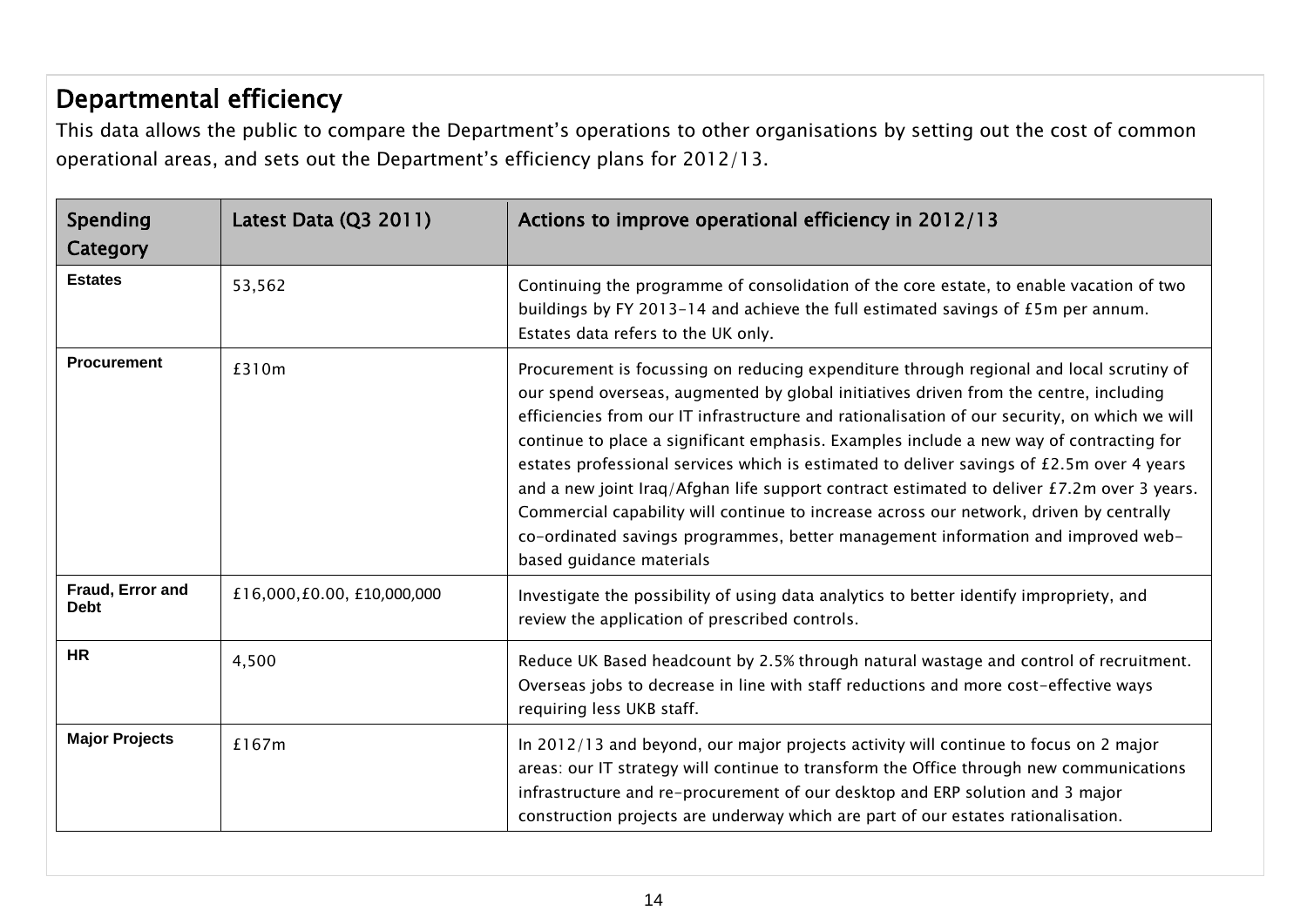| Spending<br>Category                                        | Latest Data $(Q3 2011)$       | Actions to improve operational efficiency in 2012/13                                                                                                                                                                                                                                                  |
|-------------------------------------------------------------|-------------------------------|-------------------------------------------------------------------------------------------------------------------------------------------------------------------------------------------------------------------------------------------------------------------------------------------------------|
| <b>Information</b><br><b>Technology</b>                     | £42m                          | This strategy is focussed on delivering as much benefit as possible from our existing ICT<br>estate, reducing our carbon footprint and driving down the cost of services. More efficient<br>IT: the cost of running our IT will reduce by at least 33% by 2015 (compared to the<br>2010/11 baseline). |
| <b>SMEs and</b><br><b>Voluntary</b><br><b>Organisations</b> | $£20m$ <sup>1</sup> , $£0.00$ | The measurement of spend with SMEs and VCS organisations is difficult in an overseas<br>context but work is ongoing to devise a method to measure UK spend with SME and VCS<br>suppliers which will be checked again at year end.                                                                     |

 $\overline{a}$ 

<sup>&</sup>lt;sup>1</sup> Annual figure as at March 2011.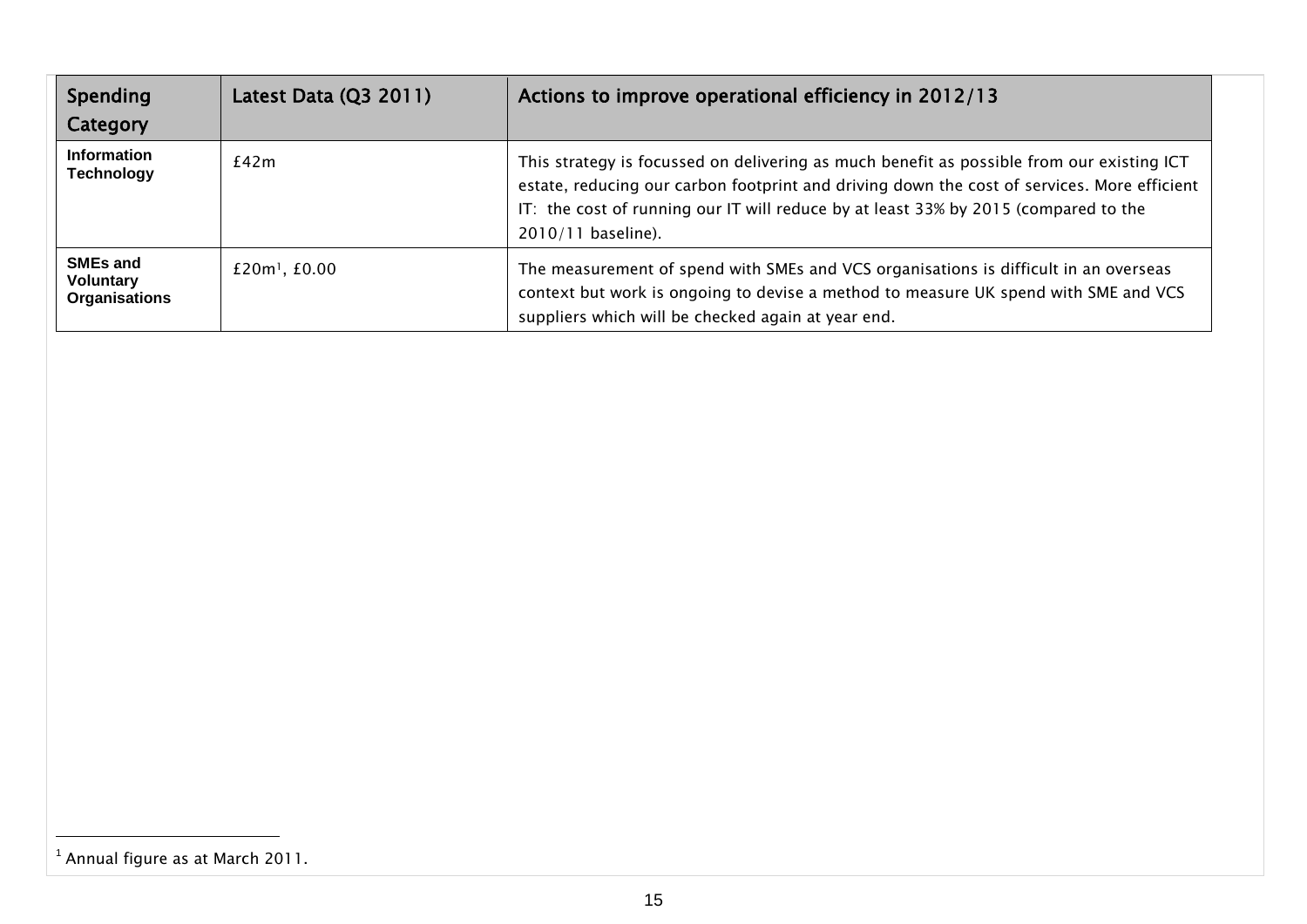# <span id="page-15-0"></span>D) Transparency

### Indicators and other key data

The Department has adopted the following input and impact indicators to help the public assess the effects of policies and reforms on the cost and impact of public services. These indicators and the other data specified here and in our Open Data Strategy, will be regularly published online.

| <b>Description</b>                                                                                                                                                                                    | Type of data     |  |  |  |
|-------------------------------------------------------------------------------------------------------------------------------------------------------------------------------------------------------|------------------|--|--|--|
| <b>General</b>                                                                                                                                                                                        |                  |  |  |  |
| The FCO is working towards developing a system of metrics for Diplomatic Excellence, to help assess progress towards its vision<br>of being the best diplomatic service in the world by 2015.         | Impact indicator |  |  |  |
| Total FCO expenditure on Official Development Assistance (ODA) and percentage of total UK ODA contributed by the FCO<br>(annual figure Apr-Mar)                                                       | Other Key Data   |  |  |  |
| Average cost of a UK diplomatic mission/embassy                                                                                                                                                       | Other Key Data   |  |  |  |
| To safeguard Britain's national security by countering terrorism and weapons proliferation and working<br>to reduce conflict.                                                                         |                  |  |  |  |
| Progress toward a stable and secure Afghanistan (as indicated by the Government Effectiveness Worldwide Governance<br>Indicator, in addition to monthly written updates to Parliament) (annual data). | Impact indicator |  |  |  |
| More effective, joined-up international system to prevent conflict and build capacity in fragile states (annual data).                                                                                | Impact indicator |  |  |  |
|                                                                                                                                                                                                       |                  |  |  |  |
| Build Britain's prosperity by increasing exports and investment, opening markets, ensuring access to                                                                                                  |                  |  |  |  |
| resources, and promoting sustainable growth                                                                                                                                                           |                  |  |  |  |
| Average Unit Cost per Foreign Direct Investment Project attracted to the UK with UKTI involvement (annual data) £ thousands.                                                                          | Input indicator  |  |  |  |
| Average Unit Cost per UK Business helped to improve their performance overseas through internationalisation (Annual data).                                                                            | Input indicator  |  |  |  |
| Number of Foreign Direct Investment projects attracted to the UK with UKTI involvement (annual data).                                                                                                 | Impact indicator |  |  |  |
| Number of UK Businesses helped to improve their performance through internationalisation (annual data).                                                                                               | Impact indicator |  |  |  |
| Trend in the gap between currently anticipated low carbon investment, and the low carbon investment required to meet the 2°C<br>target measured in \$ trillion (annual data).                         | Impact indicator |  |  |  |
|                                                                                                                                                                                                       |                  |  |  |  |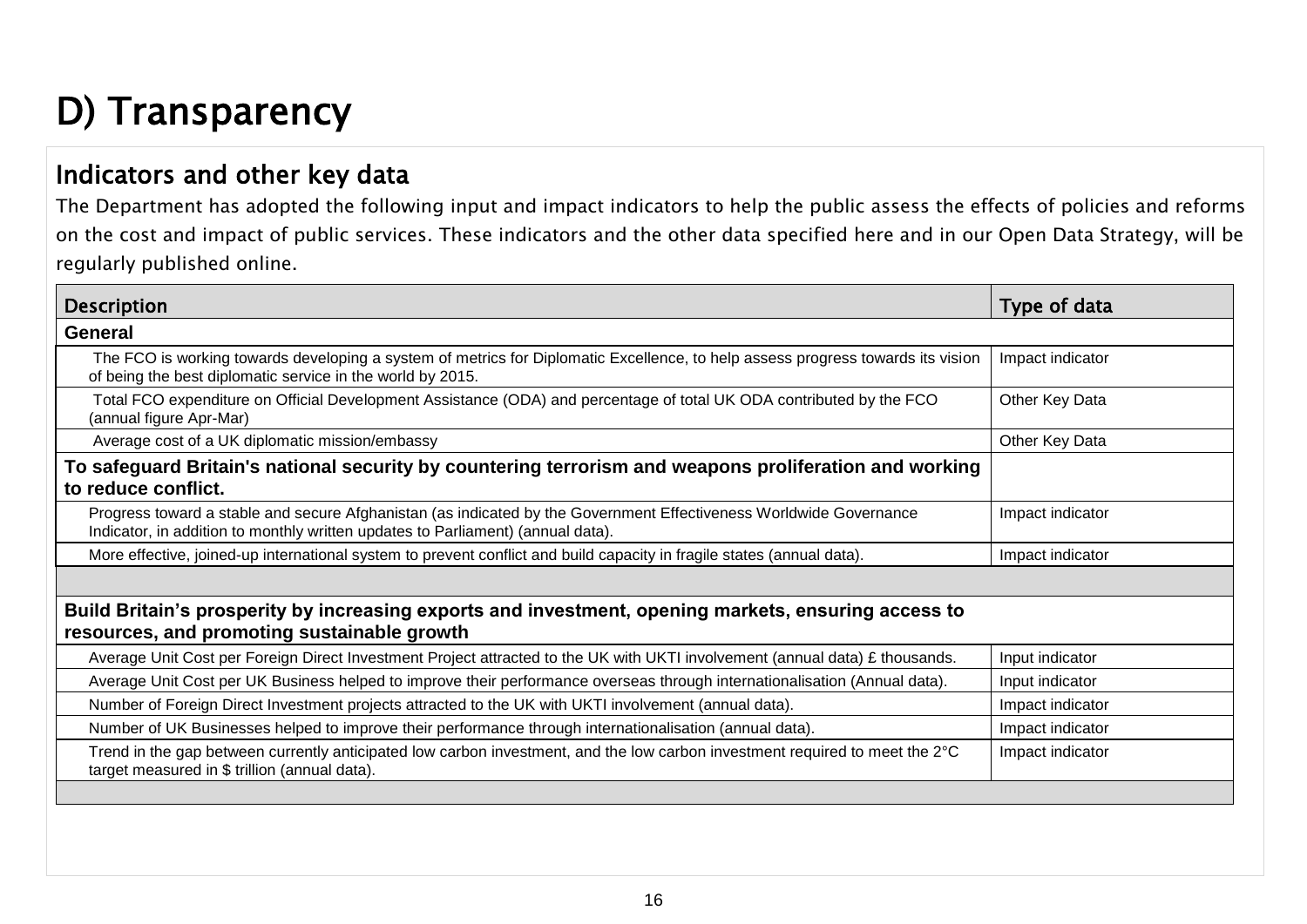| <b>Description</b>                                                                                                                                                                                      | Type of data     |  |  |
|---------------------------------------------------------------------------------------------------------------------------------------------------------------------------------------------------------|------------------|--|--|
| Support British nationals around the world through modern and efficient consular services                                                                                                               |                  |  |  |
| Total cost of delivering consular assistance to British nationals and total costs for providing official documents (notorial and<br>documentary services) Annual indicator £ millions (annual figures). | Input indicator  |  |  |
| Better consular service to British nationals abroad as indicated by customer satisfaction.                                                                                                              | Impact indicator |  |  |